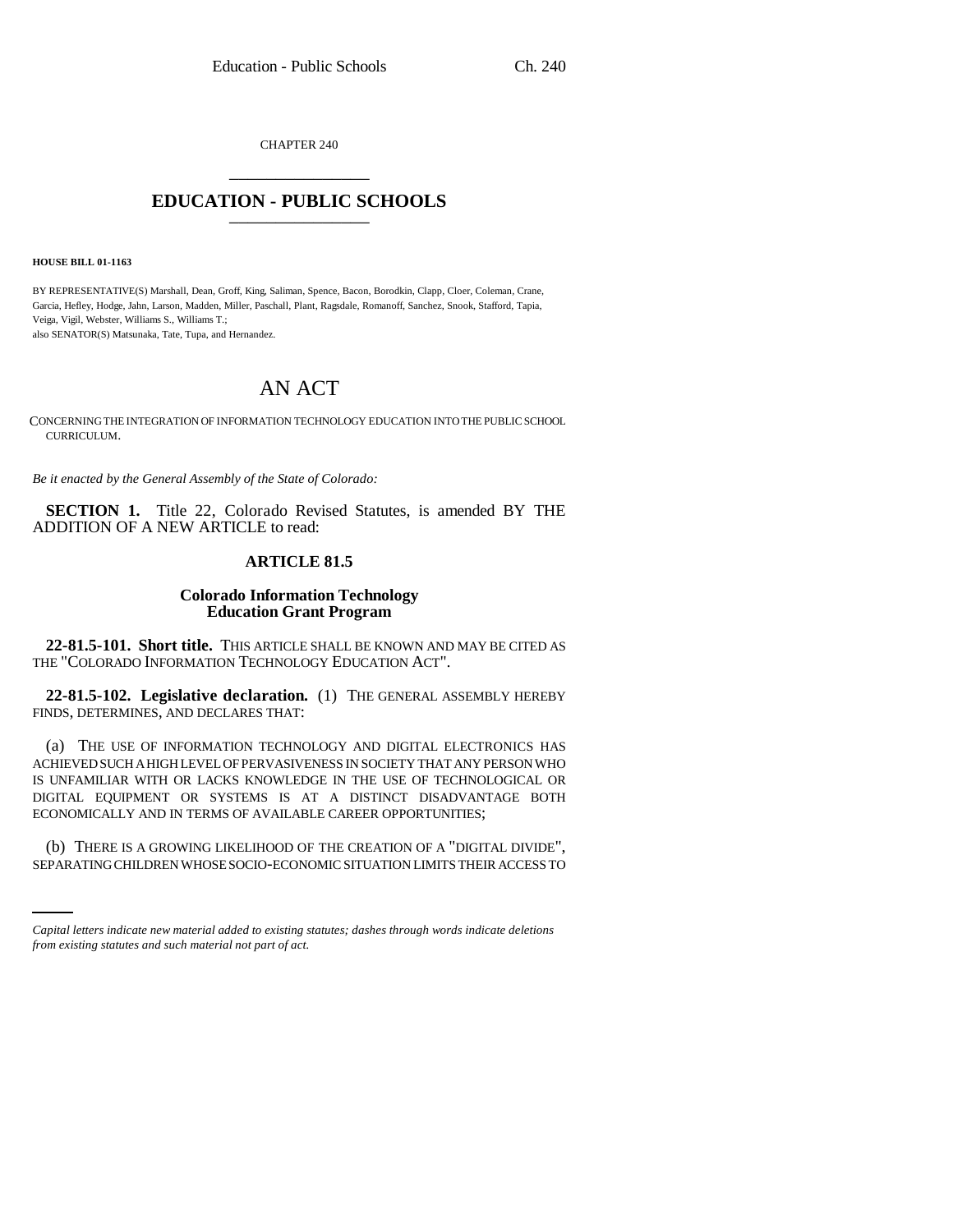TECHNOLOGICAL OR DIGITAL EQUIPMENT OR SYSTEMS FROM THOSE CHILDREN WHO USE SUCH EQUIPMENT OR SYSTEMS ON A REGULAR BASIS;

(c) CREATION OF A DIGITAL DIVIDE MAY RESULT IN FURTHER SUPPRESSING THE ABILITY OF CHILDREN WHO ARE ECONOMICALLY DISADVANTAGED TO IMPROVE THEIR STATUS AND POSITION IN SOCIETY, COMPOUNDING AND PERPETUATING THE EXISTING CYCLE OF POVERTY EXPERIENCED BY SOME PERSONS;

(d) GREATER INTEGRATION OF INFORMATION TECHNOLOGY EDUCATION INTO THE PUBLIC SCHOOL CURRICULUM WILL HELP COMBAT THE GROWING DIGITAL DIVIDE AND PROVIDE TECHNOLOGICAL AND DIGITAL ACCESS FOR STUDENTS WHO DO NOT HAVE ACCESS TO SUCH TECHNOLOGY IN THEIR HOMES;

(e) GREATER INTEGRATION OF INFORMATION TECHNOLOGY EDUCATION INTO THE PUBLIC SCHOOL CURRICULUM WILL WORK TO THE BENEFIT OF ALL STUDENTS, REGARDLESS OF WHETHER THEY ANTICIPATE GOING ON TO POSTSECONDARY STUDIES AFTER GRADUATION OR IMMEDIATELY EMBARKING ON A CAREER;

(f) THE FIELD OF HIGH TECHNOLOGY DESIGN, CREATION, MAINTENANCE, AND APPLICATION IS ONE OF THE FASTEST GROWING INDUSTRIES IN THE UNITED STATES;

(g) COLORADO, DUE TO THE HIGH CONCENTRATION OF INFORMATION TECHNOLOGY INDUSTRY IN THE STATE, HAS EXPERIENCED AND CONTINUES TO EXPERIENCE A SHORTAGE OF WELL-EDUCATED, WELL-PREPARED PERSONS IN THE INFORMATION TECHNOLOGY FIELD;

(h) IT IS THEREFORE APPROPRIATE AND IN THE BEST INTERESTS OF THE STUDENTS AND BUSINESSES IN COLORADO TO PROVIDE FINANCIAL INCENTIVES TO ASSIST PUBLIC SCHOOLS IN ACHIEVING A GREATER INTEGRATION OF INFORMATION TECHNOLOGY EDUCATION IN THE NINTH-GRADE THROUGH TWELFTH-GRADE CURRICULUM.

(2) IT IS THE INTENT OF THE GENERAL ASSEMBLY THAT, FOR PURPOSES OF THIS ARTICLE, ANY SCHOOL THAT PROVIDES EDUCATIONAL SERVICES TO STUDENTS WHO ARE INCLUDED ON THE ROLL OF OUT-OF-DISTRICT PLACED CHILDREN AND RECEIVES A PORTION OF THE PER PUPIL OPERATING REVENUES OF A SCHOOL DISTRICT IN EXCHANGE FOR PROVIDING SUCH SERVICES SHALL BE CONSIDERED ELIGIBLE UNDER THIS ARTICLE.

**22-81.5-103. Definitions.** AS USED IN THIS ARTICLE, UNLESS THE CONTEXT OTHERWISE REQUIRES:

(1) "DEPARTMENT" MEANS THE DEPARTMENT OF EDUCATION CREATED IN SECTION 24-1-115, C.R.S.

(2) "FACILITY SCHOOL" MEANS A SCHOOL THAT IS OPERATED BY A RESIDENTIAL CHILD CARE FACILITY, A RESIDENTIAL TREATMENT CENTER, OR ANOTHER FACILITY INCLUDED ON THE FACILITY LIST MAINTAINED BY THE STATE BOARD PURSUANT TO SECTION 22-2-107 (1) (p) AND THAT RECEIVES A PORTION OF THE PER PUPIL OPERATING REVENUES OF ONE OR MORE SCHOOL DISTRICTS TO PROVIDE EDUCATIONAL SERVICES FOR CHILDREN WHO ARE INCLUDED ON THE ROLL OF OUT-OF-DISTRICT PLACED CHILDREN;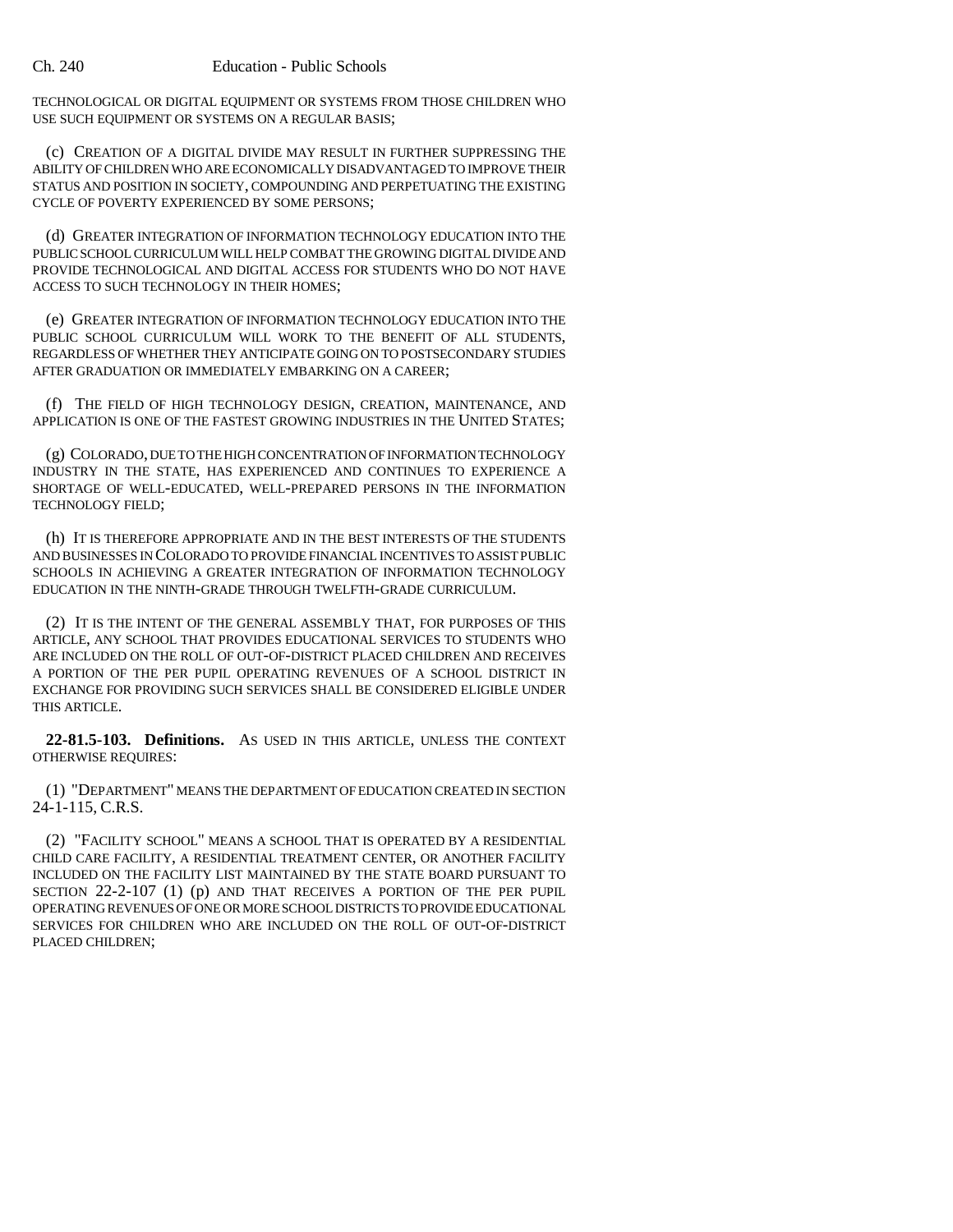(3) "GRANT PROGRAM" MEANS THE COLORADO INFORMATION TECHNOLOGY EDUCATION GRANT PROGRAM CREATED IN SECTION 22-81.5-104.

(4) "INFORMATION TECHNOLOGY EDUCATION" MEANS EDUCATION IN THE DEVELOPMENT, DESIGN, USE, MAINTENANCE, REPAIR, AND APPLICATION OF INFORMATION TECHNOLOGY SYSTEMS OR EQUIPMENT, INCLUDING BUT NOT LIMITED TO COMPUTERS, THE INTERNET, TELECOMMUNICATIONS DEVICES AND NETWORKS, AND MULTI-MEDIA TECHNIQUES.

(5) "STATE BOARD" MEANS THE STATE BOARD OF EDUCATION CREATED PURSUANT TO SECTION 1 OF ARTICLE IX OF THE STATE CONSTITUTION.

**22-81.5-104. Colorado information technology education grant program created - rules.** (1) THERE IS HEREBY CREATED THE COLORADO INFORMATION TECHNOLOGY EDUCATION GRANT PROGRAM TO PROVIDE MONEYS TO SCHOOL DISTRICTS, CHARTER SCHOOLS, AND FACILITY SCHOOLS TO USE IN INTEGRATING INFORMATION TECHNOLOGY EDUCATION INTO THE PUBLIC SCHOOL CURRICULUM FOR GRADES NINE THROUGH TWELVE. THE DEPARTMENT SHALL ADMINISTER THE GRANT PROGRAM THROUGH THE ACCEPTANCE, REVIEW, AND RECOMMENDATION OF APPLICATIONS SUBMITTED PURSUANT TO SECTION 22-81.5-105. THE STATE BOARD SHALL SELECT THE GRANT RECIPIENTS BASED ON THE DEPARTMENT'S RECOMMENDATIONS.

(2) GRANTS AWARDED THROUGH THE GRANT PROGRAM SHALL CONTINUE FOR TWO FISCAL YEARS AND MAY BE RENEWED AS PROVIDED BY RULE OF THE STATE BOARD. GRANTS AWARDED THROUGH THE GRANT PROGRAM SHALL BE PAID OUT OF ANY MONEYS APPROPRIATED OR CREDITED TO THE INFORMATION TECHNOLOGY EDUCATION FUND CREATED IN SECTION 22-81.5-107. A SCHOOLDISTRICT, CHARTER SCHOOL, OR FACILITY SCHOOL SHALL USE ANY MONEYS OBTAINED THROUGH THE GRANT PROGRAM TO INTEGRATE INFORMATION TECHNOLOGY EDUCATION INTO THE NINTH-GRADE THROUGH TWELFTH-GRADE CURRICULUM. IN THE CASE OF A SCHOOL DISTRICT, SUCH INTEGRATION SHALL BE ACCOMPLISHED IN ONE OR MORE PUBLIC SCHOOLS IN THE DISTRICT. IT IS THE INTENT OF THE GENERAL ASSEMBLY TO ALLOW FLEXIBILITY TO SCHOOL DISTRICTS, CHARTER SCHOOLS, AND FACILITY SCHOOLS IN DETERMINING HOW TO INTEGRATE INFORMATION TECHNOLOGY INTO THE CURRICULUM AND THE DEGREE OF INTEGRATION. THE SCHOOL DISTRICT, CHARTER SCHOOL, OR FACILITY SCHOOL MAY CONTRACT WITH ONE OR MORE PRIVATE ENTITIES FOR ASSISTANCE IN INTEGRATING INFORMATION TECHNOLOGY EDUCATION INTO THE CURRICULUM. IN ADDITION, SCHOOL DISTRICTS, CHARTER SCHOOLS, AND FACILITY SCHOOLS ARE ENCOURAGED TO PARTNER WITH BUSINESSES FOR ASSISTANCE IN INTEGRATING INFORMATION TECHNOLOGY EDUCATION INTO THE CURRICULUM.

(3) THE STATE BOARD SHALL ADOPT RULES FOR THE ADMINISTRATION AND IMPLEMENTATION OF THE GRANT PROGRAM AS PROVIDED IN THIS ARTICLE. THE FIRST GRANTS SHALL BE AWARDED THROUGH THE GRANT PROGRAM FOR THE 2002-03 ACADEMIC YEAR, SO LONG AS MONEYS ARE APPROPRIATED TO THE INFORMATION TECHNOLOGY EDUCATION FUND FOR IMPLEMENTATION OF THE GRANT PROGRAM. GRANTS SHALL BE AWARDED ANNUALLY THEREAFTER, BASED ON AVAILABLE APPROPRIATIONS.

**22-81.5-105. Information technology education grants - applications -**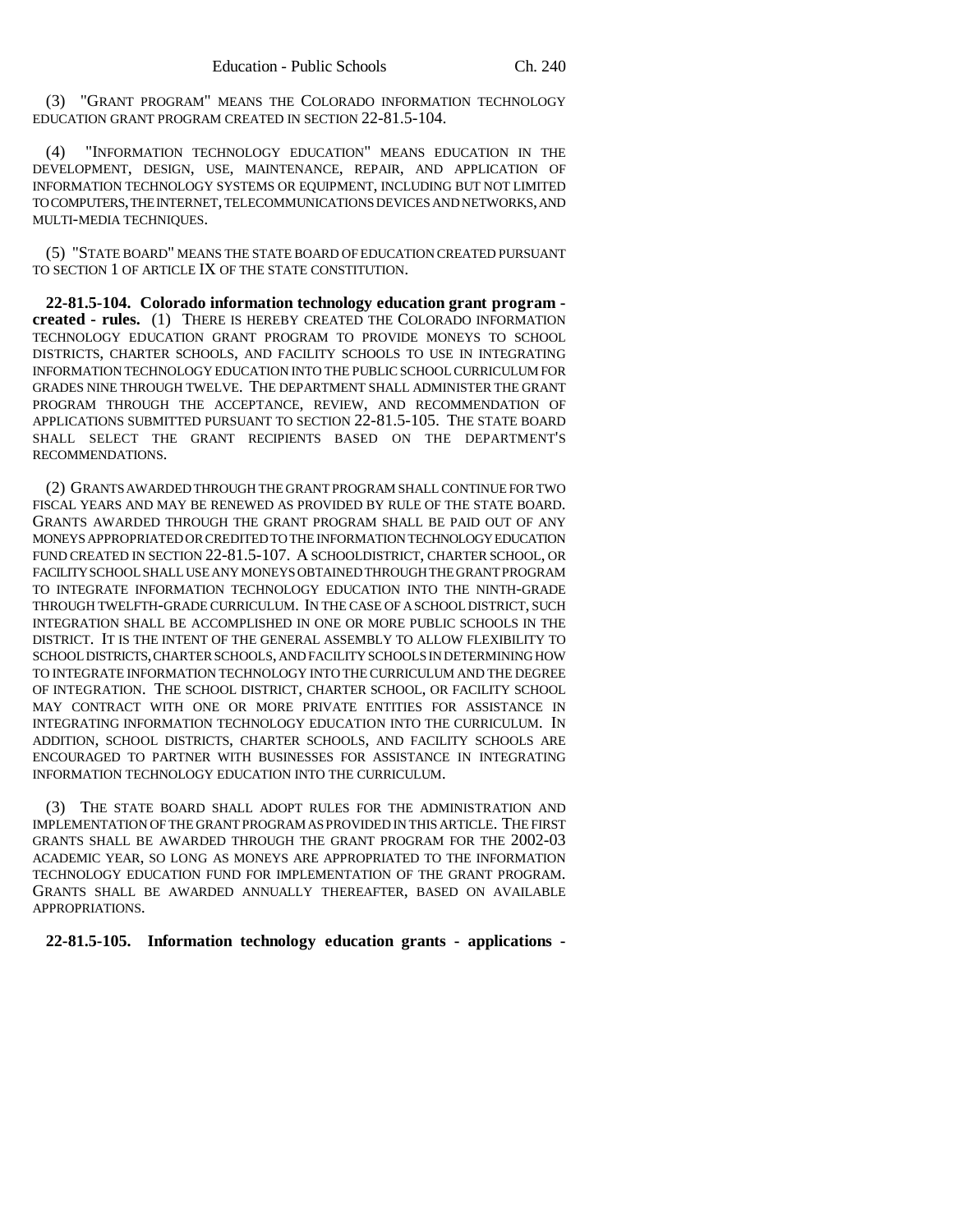#### Ch. 240 Education - Public Schools

**criteria for awards.** (1) ANY SCHOOL DISTRICT, CHARTER SCHOOL, OR FACILITY SCHOOL THAT SEEKS TO PARTICIPATE IN THE GRANT PROGRAM SHALL SUBMIT AN APPLICATION TO THE DEPARTMENT IN THE FORM AND ACCORDING TO DEADLINES ESTABLISHED BY RULE OF THE STATE BOARD. THE APPLICATION SHALL INCLUDE THE FOLLOWING INFORMATION:

(a) IF THE APPLICANT IS A SCHOOL DISTRICT, THE NAMES OF THE SCHOOLS THAT WILL RECEIVE THE BENEFITS OF THE GRANT:

(b) THE CURRENT LEVEL OF INFORMATION TECHNOLOGY EDUCATION INTEGRATION AT THE CHARTER SCHOOL, FACILITY SCHOOL, OR RECIPIENT SCHOOLS;

(c) THE SCHOOL DISTRICT'S, CHARTER SCHOOL'S, OR FACILITY SCHOOL'S PLAN FOR INTEGRATING INFORMATION TECHNOLOGY EDUCATION INTO THE NINTH-GRADE THROUGH TWELFTH-GRADE CURRICULUM, INCLUDING ANY SPECIFIC METHOD OR PROGRAM TO BE USED, AND ANY ENTITIES WITH WHOM THE SCHOOL DISTRICT, CHARTER SCHOOL, OR FACILITY SCHOOL PLANS TO CONTRACT OR COOPERATE IN ACHIEVING THE INTEGRATION;

(d) THE SPECIFIC, MEASURABLE GOALS TO BE ACHIEVED THROUGH THE INTEGRATION OF INFORMATION TECHNOLOGY EDUCATION INTO THE CURRICULUM, A DEADLINE FOR ACHIEVING THOSE GOALS, AND A PROPOSED METHOD OF MEASURING WHETHER THE GOALS WERE ACHIEVED;

(e) ANY BUSINESSES WITH WHICH THE SCHOOL DISTRICT, THE CHARTER SCHOOL, THE FACILITY SCHOOL, OR THE RECIPIENT SCHOOL HAS PARTNERED TO IMPROVE THE AVAILABILITY AND INTEGRATION OF INFORMATION TECHNOLOGY EDUCATION WITHIN THE CURRICULUM;

(f) ANY OTHER INFORMATION THAT MAY BE SPECIFIED BY RULE OF THE STATE BOARD.

(2) IN RECOMMENDING AND AWARDING GRANTS THROUGH THE PROGRAM, THE DEPARTMENT AND THE STATE BOARD SHALL CONSIDER THE FOLLOWING CRITERIA:

(a) THE DEGREE TO WHICH INFORMATION TECHNOLOGY EDUCATION IS ALREADY INTEGRATED INTO THE CURRICULUM OF THE APPLYING SCHOOL DISTRICT, CHARTER SCHOOL, OR FACILITY SCHOOL TO ENSURE THAT THOSE SCHOOL DISTRICTS, CHARTER SCHOOLS, AND FACILITY SCHOOLS WITH THE LEAST DEGREE OF INTEGRATION RECEIVE THE GRANTS FIRST;

(b) THE DEGREE TO WHICH THE APPLYING SCHOOL DISTRICT'S, CHARTER SCHOOL'S, OR FACILITY SCHOOL'S PROPOSED PLAN FOR USING THE GRANT MONEYS WILL RESULT IN INTEGRATION OF INFORMATION TECHNOLOGY EDUCATION INTO THE CURRICULUM AND THE SCOPE OF THE INFORMATION TECHNOLOGY EDUCATION TO BE INTEGRATED;

(c) ANY OTHER FINANCIAL RESOURCES AVAILABLE TO THE APPLYING SCHOOL DISTRICT, CHARTER SCHOOL, OR FACILITY SCHOOL FOR INTEGRATING INFORMATION TECHNOLOGY EDUCATION INTO THE CURRICULUM;

(d) THE DEGREE TO WHICH THE APPLYING SCHOOL DISTRICT, CHARTER SCHOOL,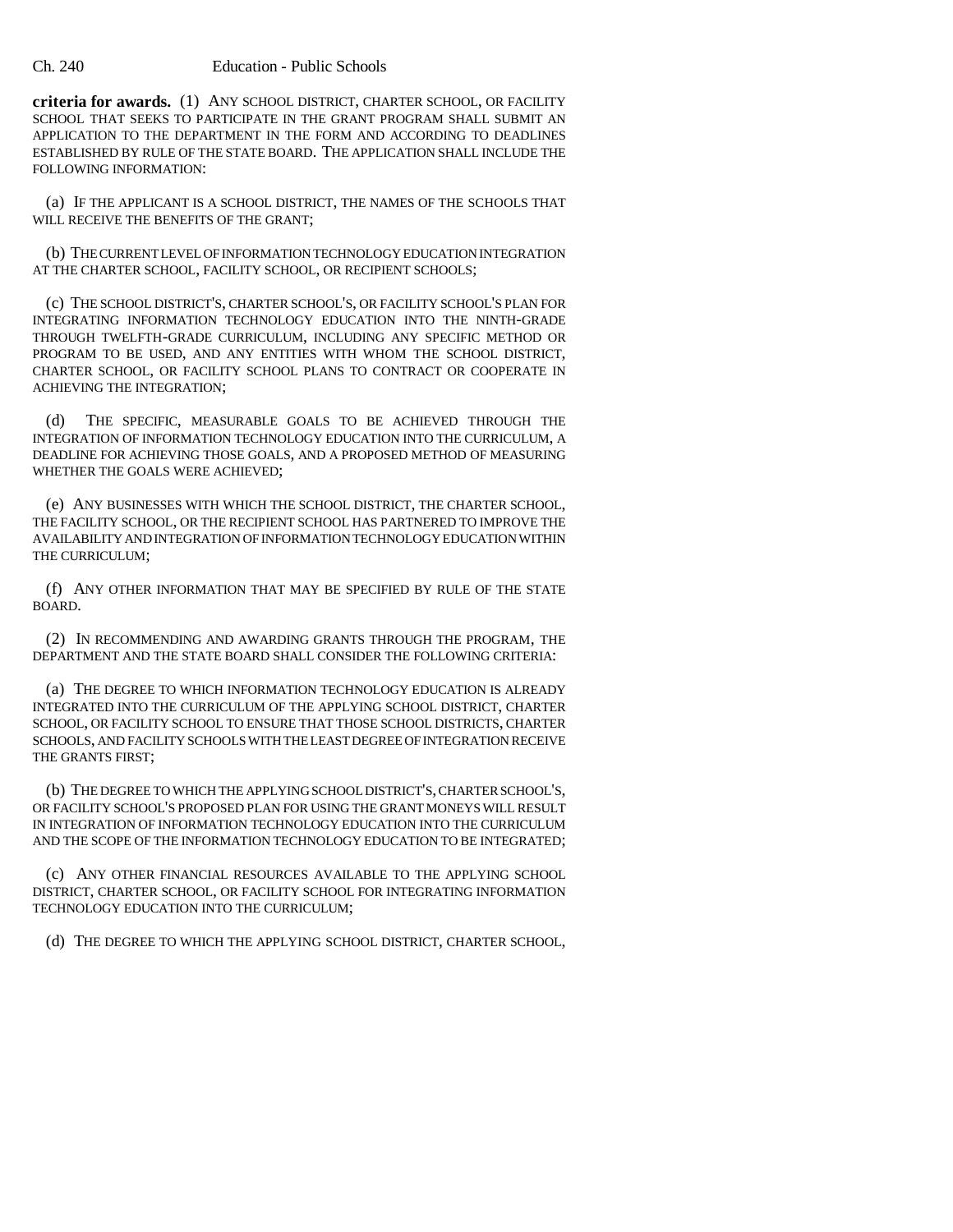FACILITY SCHOOL, OR PROPOSED RECIPIENT SCHOOL IS COOPERATING OR PARTNERING WITH BUSINESSES TO IMPROVE THE AVAILABILITY AND INTEGRATION OF INFORMATION TECHNOLOGY EDUCATION IN THE CURRICULUM. THE DEPARTMENT AND THE STATE BOARD SHALL APPLY THIS CRITERIA WITH THE GOAL OF ENCOURAGING SUCH PARTNERSHIPS.

(e) THE VALIDITY, CLARITY, AND MEASURABILITY OF THE GOALS ESTABLISHED BY THE APPLYING SCHOOL DISTRICT, CHARTER SCHOOL, OR FACILITY SCHOOL AND THE VALIDITY OF THE PROPOSED METHODS FOR MEASURING ACHIEVEMENT OF THE GOALS;

(f) ANY OTHER CRITERIA ESTABLISHED BY RULE OF THE STATE BOARD TO ENSURE THAT GRANTS ARE AWARDED TO SCHOOL DISTRICTS, CHARTER SCHOOLS, AND FACILITY SCHOOLS THAT DEMONSTRATE THE GREATEST NEED AND THE MOST VALID, EFFECTIVE PLAN FOR INTEGRATING INFORMATION TECHNOLOGY EDUCATION INTO THE CURRICULUM.

(3) IN AWARDING GRANTS THROUGH THE GRANT PROGRAM, THE STATE BOARD SHALL ENSURE, TO THE EXTENT POSSIBLE, THAT THE GRANTS ARE AWARDED TO SCHOOL DISTRICTS, CHARTER SCHOOLS, AND FACILITY SCHOOLS IN ALL AREAS OF THE STATE.

(4) IF A FACILITY SCHOOL RECEIVES ONE OR MORE GRANTS PURSUANT TO THIS SECTION AND THE FACILITY SCHOOL SUBSEQUENTLY CEASES OPERATIONS, ANY HARDWARE OR SOFTWARE PURCHASED USING THE GRANT MONEYS RECEIVED SHALL REVERT TO THE SCHOOL DISTRICT IN WHICH THE FACILITY SCHOOL WAS LOCATED.

(5) NOTHING IN THIS ARTICLE SHALL BE CONSTRUED TO LIMIT OR OTHERWISE AFFECT ANY SCHOOL DISTRICT'S ABILITY TO ENTER INTO AN AGREEMENT WITH OR RECEIVE FUNDS FROM ANY PRIVATE ENTITY.

**22-81.5-106. Reports.** (1) EACH SCHOOL DISTRICT, CHARTER SCHOOL, AND FACILITY SCHOOL THAT RECEIVES A GRANT THROUGH THE GRANT PROGRAM SHALL, BY THE CLOSE OF EACH ACADEMIC YEAR FOR WHICH THE GRANT WAS AWARDED, SUBMIT TO THE DEPARTMENT A REPORT SPECIFYING THE FOLLOWING INFORMATION:

(a) THE MANNER IN WHICH THE GRANT MONEYS WERE USED;

(b) THE PROGRESS MADE TOWARD ACHIEVING THE GOALS SPECIFIED IN THE GRANT RECIPIENT'S APPLICATION;

(c) ANY ADDITIONAL ENTITIES AND BUSINESSES WITH WHOM THE GRANT RECIPIENT HAS CONTRACTED OR PARTNERED WITH THE GOAL OF ACHIEVING GREATER INTEGRATION OF INFORMATION TECHNOLOGY EDUCATION IN THE NINTH-GRADE THROUGH TWELFTH-GRADE CURRICULUM;

(d) THE RECIPIENT SCHOOL DISTRICT'S, CHARTER SCHOOL'S, OR FACILITY SCHOOL'S PLAN FOR CONTINUING THE INTEGRATION OF INFORMATION TECHNOLOGY EDUCATION INTO THE CURRICULUM, REGARDLESS OF WHETHER THE GRANT IS RENEWED;

(e) ANY OTHER INFORMATION SPECIFIED BY RULE OF THE STATE BOARD.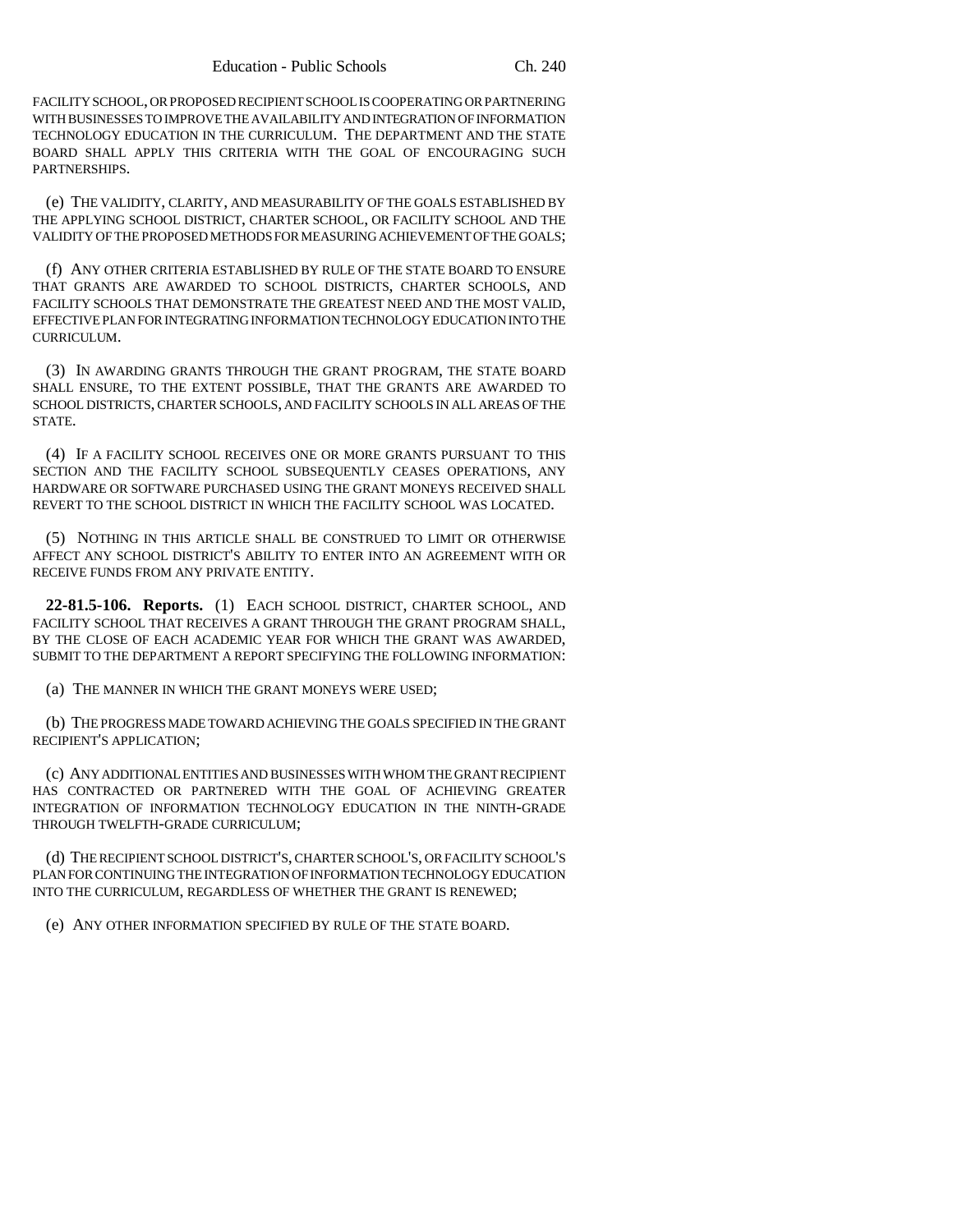#### Ch. 240 Education - Public Schools

(2) ON OR BEFORE JANUARY 15, 2003, AND ON OR BEFORE EACH JANUARY 15 THEREAFTER, THE DEPARTMENT SHALL SUBMIT TO THE EDUCATION COMMITTEES OF THE SENATE AND THE HOUSE OF REPRESENTATIVES A REPORT ON THE IMPLEMENTATION OF THE GRANT PROGRAM. THE REPORT, AT A MINIMUM, SHALL INCLUDE THE FOLLOWING INFORMATION:

(a) THE NUMBER OF SCHOOL DISTRICTS, CHARTER SCHOOLS, AND FACILITY SCHOOLS RECEIVING GRANTS THROUGH THE PROGRAM AND THE AMOUNTS OF EACH GRANT;

(b) THE GOALS ESTABLISHED BY THE GRANT RECIPIENTS AND THE DEGREE TO WHICH THOSE GOALS WERE ACHIEVED;

(c) THE ENTITIES AND BUSINESSES WITH WHOM SCHOOL DISTRICTS, CHARTER SCHOOLS, FACILITY SCHOOLS, AND RECIPIENT PUBLIC SCHOOLS ARE CONTRACTING AND PARTNERING FOR THE INTEGRATION OF INFORMATION EDUCATION TECHNOLOGY INTO THE NINTH-GRADE THROUGH TWELFTH-GRADE CURRICULUM;

(d) THE DEGREE TO AND MANNER IN WHICH INFORMATION TECHNOLOGY EDUCATION IS INTEGRATED INTO THE NINTH-GRADE THROUGH TWELFTH-GRADE CURRICULUM IN SCHOOL DISTRICTS, CHARTER SCHOOLS, AND FACILITY SCHOOLS THROUGHOUT THE STATE.

(3) NOTWITHSTANDING THE PROVISIONS OF SUBSECTION (2) OF THIS SECTION, THE DEPARTMENT NEED NOT SUBMIT A REPORT FOR ANY ACADEMIC YEAR IN WHICH NO GRANTS ARE MADE THROUGH THE GRANT PROGRAM.

**22-81.5-107. Information technology education fund - created.** (1) THERE IS HEREBY CREATED IN THE STATE TREASURY THE INFORMATION TECHNOLOGY EDUCATION FUND, REFERRED TO IN THIS SECTION AS THE "FUND", FOR THE PURPOSE OF FUNDING INFORMATION TECHNOLOGY EDUCATION GRANTS THROUGH THE GRANT PROGRAM. THE FUND SHALL CONSIST OF ALL MONEYS APPROPRIATED TO THE FUND BY THE GENERAL ASSEMBLY AND ANY GIFTS, GRANTS, DONATIONS, AND OTHER MONEYS RECEIVED BY THE DEPARTMENT FOR IMPLEMENTATION OF THE GRANT PROGRAM. THE MONEYS IN THE FUND SHALL BE SUBJECT TO ANNUAL APPROPRIATION. ANY UNEXPENDED AND UNENCUMBERED MONEYS REMAINING IN THE FUND AT THE END OF ANY FISCAL YEAR SHALL REMAIN IN THE FUND AND SHALL NOT REVERT OR BE CREDITED OR TRANSFERRED TO THE GENERAL FUND NOR BE TRANSFERRED TO ANY OTHER FUND. ANY INTEREST DERIVED FROM THE DEPOSIT AND INVESTMENT OF MONEYS IN THE FUND SHALL REMAIN IN THE FUND AND SHALL NOT BE CREDITED TO THE GENERAL FUND.

(2) THE DEPARTMENT SHALL SEEK AND APPLY FOR ANY AVAILABLE GRANT MONEYS FOR IMPLEMENTATION OF THE GRANT PROGRAM. ANY MONEYS SO OBTAINED SHALL BE CREDITED TO THE FUND FOR USE IN IMPLEMENTING THE GRANT PROGRAM. THE DEPARTMENT MAY RETAIN UP TO ONE PERCENT OF THE MONEYS ANNUALLY APPROPRIATED TO THE FUND TO OFFSET THE ACTUAL ADMINISTRATIVE COSTS INCURRED IN ADMINISTERING THE GRANT PROGRAM.